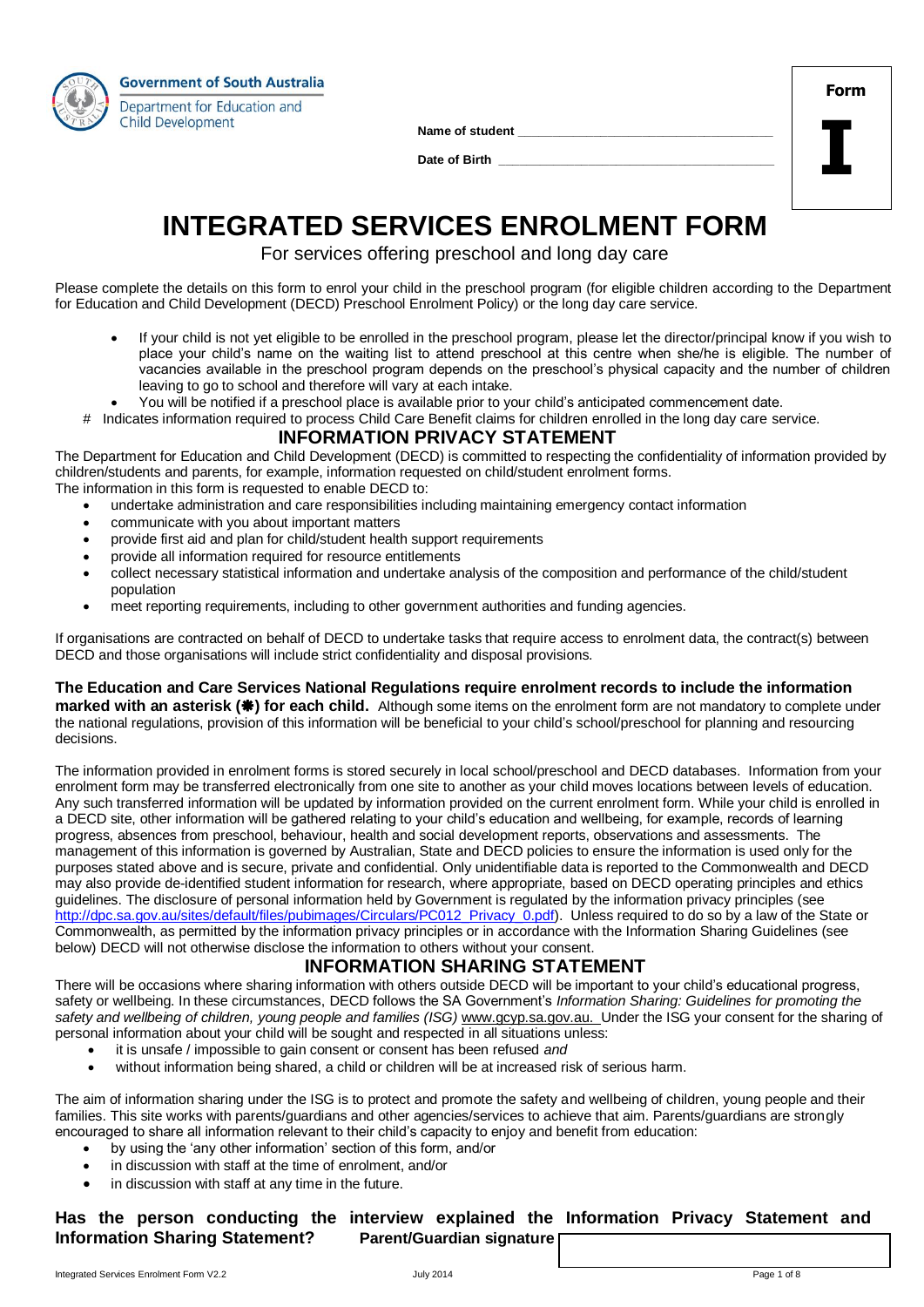|                                                                                                                                                                                                                                                                                                                                                                                                                                                                                                                      | Group 4<br>Group 3<br>Group <sub>2</sub>                                                                                                                                                                                                                                                                                                                                                                                                                                                                                          |                                                                                                                                                                                                                                                                                                                                                                                                                                                                                     | Group 1                                                                                                                                                                                                                                                                                                                                                                                                                                                                                                                                |
|----------------------------------------------------------------------------------------------------------------------------------------------------------------------------------------------------------------------------------------------------------------------------------------------------------------------------------------------------------------------------------------------------------------------------------------------------------------------------------------------------------------------|-----------------------------------------------------------------------------------------------------------------------------------------------------------------------------------------------------------------------------------------------------------------------------------------------------------------------------------------------------------------------------------------------------------------------------------------------------------------------------------------------------------------------------------|-------------------------------------------------------------------------------------------------------------------------------------------------------------------------------------------------------------------------------------------------------------------------------------------------------------------------------------------------------------------------------------------------------------------------------------------------------------------------------------|----------------------------------------------------------------------------------------------------------------------------------------------------------------------------------------------------------------------------------------------------------------------------------------------------------------------------------------------------------------------------------------------------------------------------------------------------------------------------------------------------------------------------------------|
| <b>Other Occupations</b>                                                                                                                                                                                                                                                                                                                                                                                                                                                                                             | Trades and advanced/ intermediate clerical,<br>sales and service staff                                                                                                                                                                                                                                                                                                                                                                                                                                                            | Other business managers,<br>arts/media/sportspersons and associate<br>professionals                                                                                                                                                                                                                                                                                                                                                                                                 | Senior management in large business<br>organisation, government administration and<br>defence, and qualified professionals                                                                                                                                                                                                                                                                                                                                                                                                             |
| <b>Drivers</b><br>mobile plant,<br>production/processing<br>machinery<br>other machinery operators.<br><b>Hospitality staff</b><br>hotel service supervisor<br>receptionist<br>waiter<br>bar attendant<br>kitchenhand<br>porter<br>housekeeper<br><b>Office assistants</b><br>typist<br>word processing<br>data entry<br>business machine operator<br>receptionist                                                                                                                                                   | Tradesmen/women<br>Generally have completed a 4 year<br>Trade Certificate, usually by<br>apprenticeship<br>All tradesmen/women are included in<br>this group<br><b>Clerks</b><br>bookkeeper<br>bank/PO clerk<br>statistical/actuarial<br>clerk, accounting/claims/audit clerk<br>payroll clerk<br>recording/registry/filing clerk<br>betting clerk<br>stores/inventory clerk<br>purchasing/order clerk<br>freight/ transport/shipping clerk<br>bond clerk<br>customs agent<br>customer services clerk, admissions                 | Owner/manager<br>farm<br>construction<br>import/export<br>wholesale<br>manufacturing<br>transport<br>real estate business<br>Specialist manager<br>finance<br>Engineering<br>Production<br>Personnel<br>industrial relations<br>sales/marketing<br><b>Financial services manager</b><br>bank branch manager<br>finance/investment/insurance broker<br>credit/loans officer                                                                                                          | Senior executive/ manager/ department<br>head in industry, commerce, media or<br>other large organisation.<br>Public service manager<br>(Section head or above), regional director<br>health/education/police/fire services<br>administrator<br>Other administrator<br>school principal<br>faculty head/dean<br>library/museum/gallery director<br>research facility director<br><b>Defence Forces</b><br><b>Commissioned Officer</b><br>Professionals<br>generally have degree or higher<br>qualifications and experience in applying |
| office assistant<br><b>Sales assistants</b><br>sales assistant<br>motor vehicle/caravan/parts<br>salesperson<br>checkout operator<br>cashier<br>bus/train conductor<br>ticket seller<br>service station attendant<br>car rental desk staff street<br>vendor<br>telemarketer<br>shelf stacker<br>Assistant/aide<br>trades' assistant<br>school/teacher's aide<br>dental assistant<br>veterinary nurse<br>nursing assistant<br>museum/gallery attendant<br>usher<br>home helper<br>salon assistant<br>animal attendant | clerk<br><b>Skilled office staff</b><br>secretary<br>personal assistant<br>desktop publishing operator<br>switchboard operator<br><b>Skilled sales staff</b><br>company sales representative<br>auctioneer<br>insurance agent/assessor/loss adjuster<br>market researcher<br><b>Skilled service staff</b><br>aged/disabled/refuge/child care worker<br>nanny<br>meter reader<br>parking inspector<br>postal worker<br>courier<br>travel agent<br>tour guide<br>flight attendant<br>fitness instructor<br>casino dealer/supervisor | Retail sales/services manager<br>shop petrol station<br>restaurant club<br>hotel/motel cinema<br>theatre agency<br>Arts/media/sports<br>musician<br>actor<br>dancer<br>painter<br>potter<br>sculptor<br>journalist<br>author<br>media presenter photographer<br>designer illustrator<br>proof reader sportsman/woman<br>coach trainer<br>sports official<br>Associate professionals<br>generally have diploma/technical<br>qualifications<br>support managers and<br>professionals. | knowledge to<br>· design, develop or operate complex<br>systems;<br>• identify, treat and advise on problems;<br>• and teach others.<br>Health, Education, Law, Social Welfare,<br><b>Engineering, Science, Computing</b><br>professional.<br><b>Business</b><br>management consultant<br>business analyst<br>accountant<br>auditor<br>policy analyst<br>actuary<br>valuer<br>Air/sea transport<br>aircraft/ship's captain/officer/pilot<br>flight officer<br>flying instructor<br>air traffic controller                              |
| <b>Labourers and related</b><br>workers<br><b>Defence Forces</b><br>other ranks below senior<br>NCO not included above<br>Agriculture, horticulture,<br>forestry, fishing, mining<br>worker<br>farm overseer<br>shearer,<br>wool/hide classer<br>farm hand<br>horse trainer<br>nurseryman<br>greenkeeper<br>gardener<br>tree surgeon<br>forestry/logging worker<br>miner<br>seafarer/fishing hand                                                                                                                    |                                                                                                                                                                                                                                                                                                                                                                                                                                                                                                                                   | Health, Education, Law, Social<br>Welfare, Engineering, Science,<br>Computing<br>technician/associate professional<br><b>Business/administration</b><br>recruitment/employment/<br>industrial relations/<br>training officer<br>marketing/advertising specialist<br>market research analyst<br>technical sales representative<br>retail buyer<br>office/project manager<br><b>Defence Forces</b><br>senior Non-Commissioned officer                                                 |                                                                                                                                                                                                                                                                                                                                                                                                                                                                                                                                        |
| Other worker<br>labourer<br>factory hand<br>storeman<br>guard<br>cleaner                                                                                                                                                                                                                                                                                                                                                                                                                                             | Parent's education, qualification and occupation<br>asked on all school enrolment forms.                                                                                                                                                                                                                                                                                                                                                                                                                                          | The questions about each parent/guardian's education, qualifications and employment group are                                                                                                                                                                                                                                                                                                                                                                                       |                                                                                                                                                                                                                                                                                                                                                                                                                                                                                                                                        |

In South Australia this information is used in determining each school's Index of Educational Disadvantage (IED), which is linked to funding levels.

In the future this information may be used to determine resource allocations to Preschools.

caretaker laundry worker trolley collector car park attendant crossing supervisor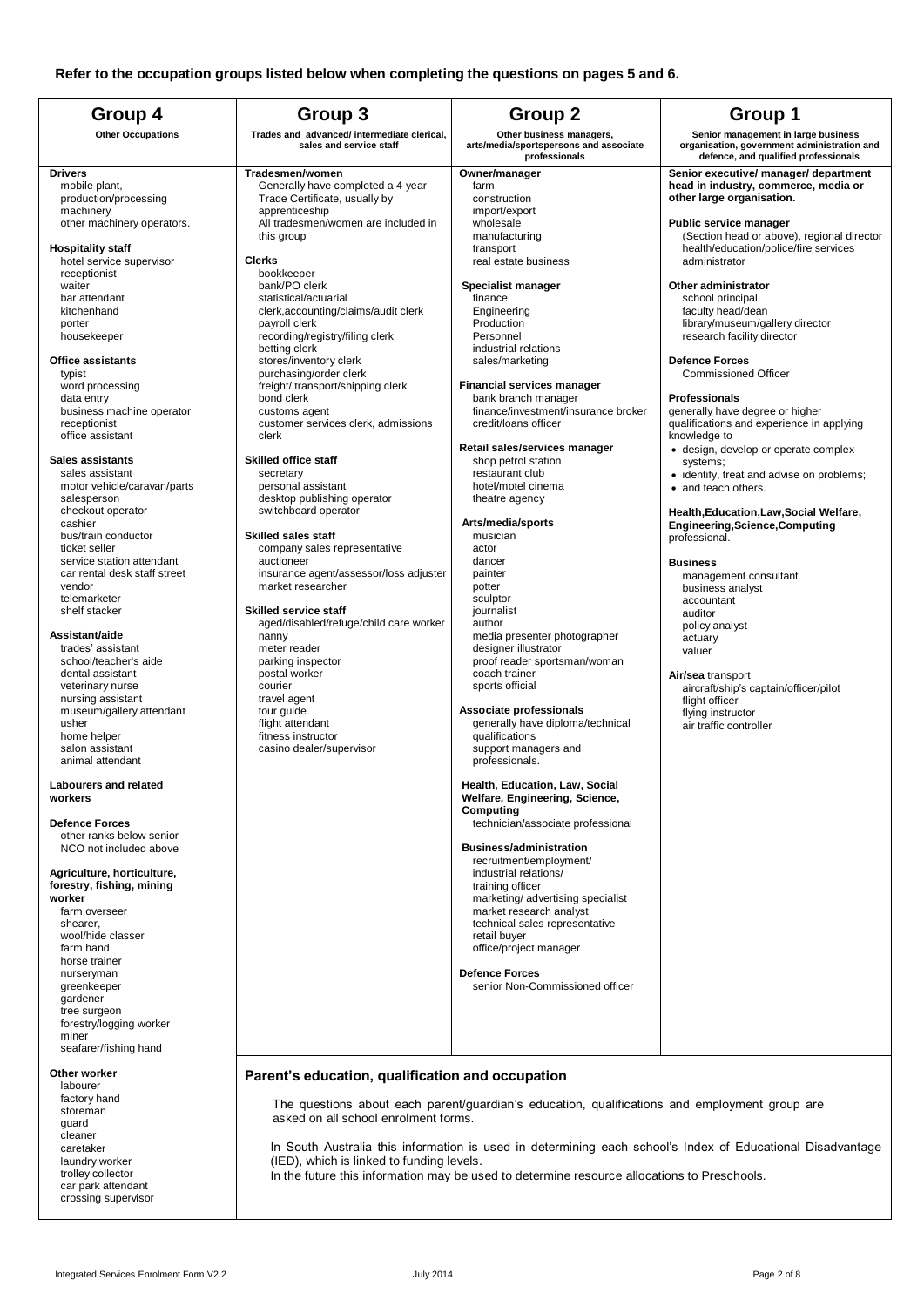| <b>Site details</b>                                                                                                                                                                                          |                                                                                                                                                                                                                                                                                                                                        |  |  |  |  |  |
|--------------------------------------------------------------------------------------------------------------------------------------------------------------------------------------------------------------|----------------------------------------------------------------------------------------------------------------------------------------------------------------------------------------------------------------------------------------------------------------------------------------------------------------------------------------|--|--|--|--|--|
| Name of site:                                                                                                                                                                                                | Previously / also enrolled at:                                                                                                                                                                                                                                                                                                         |  |  |  |  |  |
| <b>Child personal details</b>                                                                                                                                                                                |                                                                                                                                                                                                                                                                                                                                        |  |  |  |  |  |
| *Surname/<br>Family name:                                                                                                                                                                                    | *Gender:<br>Male  <br>Female<br>*Date of birth:<br>m                                                                                                                                                                                                                                                                                   |  |  |  |  |  |
| <b>*First name:</b><br>Middle name:<br>Preferred name:                                                                                                                                                       | Proof of age:<br><b>Birth Certificate</b><br>Centrelink Document<br>Passport                                                                                                                                                                                                                                                           |  |  |  |  |  |
| <b>Main Contact</b><br>Contact<br>Mobile<br>Number:<br>Type:<br>Home Phone<br>Work Phone                                                                                                                     | No proof provided (Estimated)<br>eCHIMS:<br>The eCHIMS number is made up of 8 numerals and is recorded in the child's blue book- 'My Health<br>Record' provided by CAFHS (note: May be labelled as CRN (Crib Reference Number)<br>$#$ CRN:<br>Customer Reference Number (CRN) Provided by Centrelink (9 numerals followed by 1<br>ter) |  |  |  |  |  |
| <b>Address</b>                                                                                                                                                                                               |                                                                                                                                                                                                                                                                                                                                        |  |  |  |  |  |
| <b>Child's residential address 1</b><br>*Address:<br>*Suburb/Town:<br>*Postcode:                                                                                                                             | Child's residential address 2 (If in shared care)<br>*Address:<br>*Suburb/Town:<br>*Postcode:                                                                                                                                                                                                                                          |  |  |  |  |  |
| <b>Cultural background</b>                                                                                                                                                                                   | <b>School details</b>                                                                                                                                                                                                                                                                                                                  |  |  |  |  |  |
| In which country was the child born?<br>Australia<br>Other<br>Please specify<br>If other, on what date did the child arrive in Australia?<br>If the child speaks a language other than English at home, what | When will the child start school?<br>Month/Term:<br>Year:<br>Or date (if known)<br>Which school do you intend to send the child to?                                                                                                                                                                                                    |  |  |  |  |  |
| languages (including English) does the child speak?                                                                                                                                                          |                                                                                                                                                                                                                                                                                                                                        |  |  |  |  |  |
| *Main language:                                                                                                                                                                                              | <b>Custody</b>                                                                                                                                                                                                                                                                                                                         |  |  |  |  |  |
| *Other language/s:<br>*What is the child's cultural background?                                                                                                                                              | *Is the child under the guardianship of the Minister for<br>Education and Child Development (goM) or in alternative<br>care?                                                                                                                                                                                                           |  |  |  |  |  |
| Does the site need to be aware of any cultural or religious requirement?<br>$Yes$ $\Box$<br>No More information can be provided on page 8<br>Details:                                                        | No<br>Yes  <br>If Yes, further details must be obtained from the confidential<br>Families SA-DECD Information sharing form as supplied to the<br>preschool site leader by the child's Families SA caseworker.<br>This form will provide the necessary information for data input.                                                      |  |  |  |  |  |
| *Is the child of Aboriginal or Torres Strait Islander origin?<br>Aboriginal                                                                                                                                  | *Are there any current court-sanctioned residency,<br>parental<br>responsibility or contact orders relating to the child?                                                                                                                                                                                                              |  |  |  |  |  |
| Torres Strait Islander                                                                                                                                                                                       | No<br>Yes <sub>1</sub>                                                                                                                                                                                                                                                                                                                 |  |  |  |  |  |
| Aboriginal and Torres Strait Islander<br>Not Aboriginal or Torres Strait Islander<br><b>Not Stated</b>                                                                                                       | If Yes, On what date was the order issued?<br>Pease attach a copy of the order for the preschool's records.<br>Details: More information can be provided on page 8                                                                                                                                                                     |  |  |  |  |  |
| <b>Parental status</b><br>Select one option that best describes the child's family type<br>Sole Parent / Male<br>Two parents home<br>Guardian(s)<br>Shared parenting<br>Sole Parent / Female<br>Other        |                                                                                                                                                                                                                                                                                                                                        |  |  |  |  |  |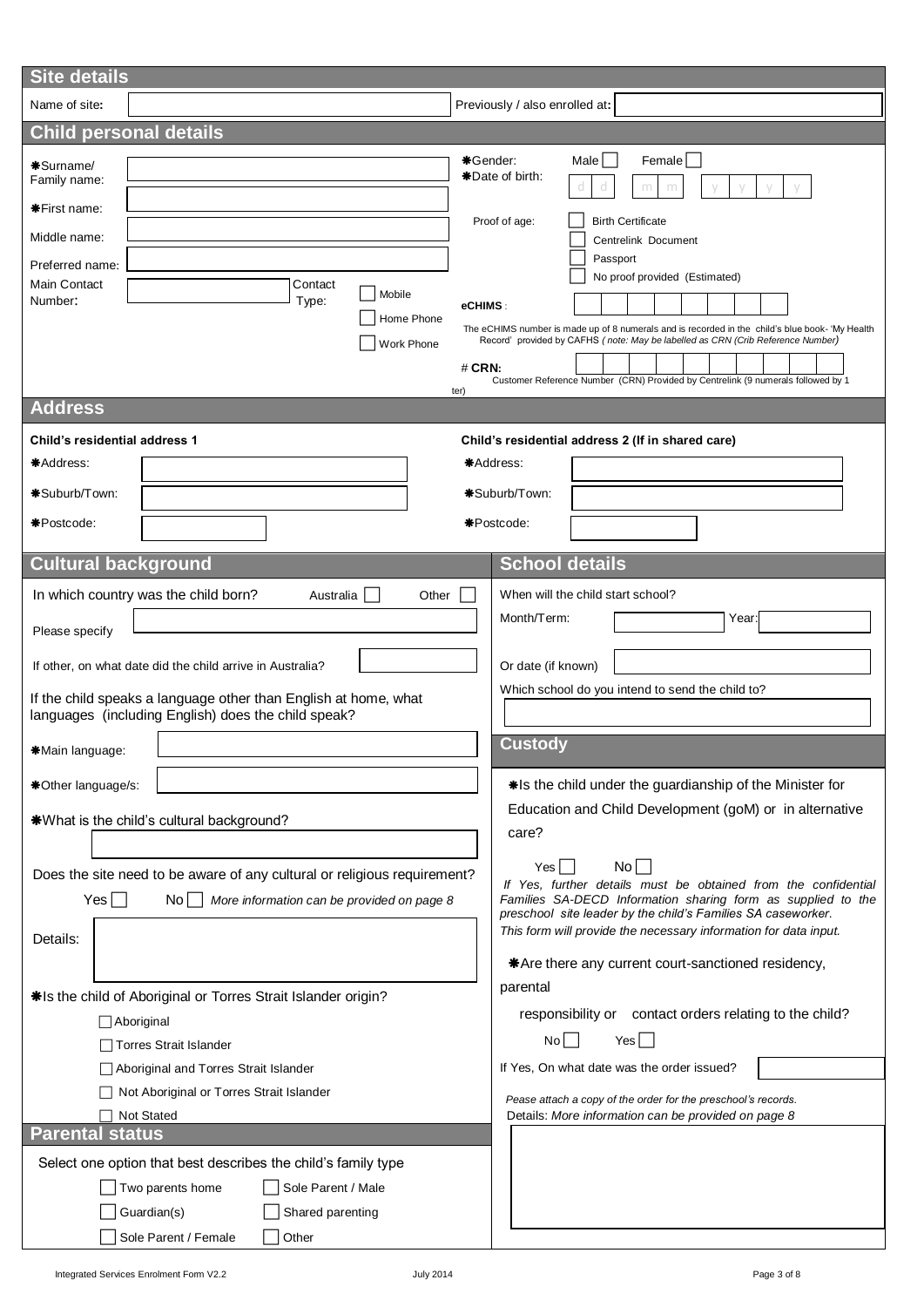| <b>Medical Conditions</b>                                                                                                                                |                                                                                                                                                                  |                               |                                                         |                    |
|----------------------------------------------------------------------------------------------------------------------------------------------------------|------------------------------------------------------------------------------------------------------------------------------------------------------------------|-------------------------------|---------------------------------------------------------|--------------------|
|                                                                                                                                                          | *Does the child have a diagnosed medical condition that may require                                                                                              |                               | Are there any health related dietary restrictions?      | Yes  <br>No        |
| support?                                                                                                                                                 | No    <br>Yes                                                                                                                                                    |                               | Details: More information can be provided on page 8     |                    |
| If Yes, please tick relevant condition/s and provide details<br>(eg. inhaler for asthma, blood glucose monitoring for diabetes, Adrenaline auto-injector |                                                                                                                                                                  |                               |                                                         |                    |
| for anaphylaxis)                                                                                                                                         |                                                                                                                                                                  |                               |                                                         |                    |
| Asthma                                                                                                                                                   | Details:                                                                                                                                                         |                               |                                                         |                    |
| <b>Diabetes</b>                                                                                                                                          |                                                                                                                                                                  | Medicine:                     |                                                         |                    |
| Continence                                                                                                                                               |                                                                                                                                                                  |                               |                                                         |                    |
| Medication                                                                                                                                               |                                                                                                                                                                  |                               |                                                         |                    |
| Oral drinking/eating                                                                                                                                     |                                                                                                                                                                  |                               |                                                         |                    |
| Other (specify)                                                                                                                                          |                                                                                                                                                                  |                               |                                                         |                    |
|                                                                                                                                                          |                                                                                                                                                                  |                               |                                                         |                    |
| <b>Allergies</b>                                                                                                                                         |                                                                                                                                                                  |                               |                                                         |                    |
| *Does the child have any allergies?                                                                                                                      | Yes  <br>No                                                                                                                                                      |                               | Are there any allergy related dietary restrictions?     | No<br>Yesl         |
| If Yes, please tick relevant allergy and provide details                                                                                                 |                                                                                                                                                                  |                               | Details: More information can be provided on page 8     |                    |
| <b>Bees</b>                                                                                                                                              | Details:                                                                                                                                                         |                               |                                                         |                    |
| Dairy Products                                                                                                                                           |                                                                                                                                                                  |                               |                                                         |                    |
| Gluten                                                                                                                                                   |                                                                                                                                                                  |                               |                                                         |                    |
| <b>Nuts</b>                                                                                                                                              |                                                                                                                                                                  |                               | Medicine (eg. Adrenaline auto-injector for anaphylaxis) |                    |
| Penicillin                                                                                                                                               |                                                                                                                                                                  |                               |                                                         |                    |
| Yeast                                                                                                                                                    |                                                                                                                                                                  |                               |                                                         |                    |
|                                                                                                                                                          |                                                                                                                                                                  |                               |                                                         |                    |
| Other (specify)                                                                                                                                          |                                                                                                                                                                  |                               |                                                         |                    |
| Details of child's Doctor / Clinic                                                                                                                       |                                                                                                                                                                  |                               |                                                         |                    |
| *Doctor / Clinic name                                                                                                                                    |                                                                                                                                                                  | *Address:                     |                                                         |                    |
|                                                                                                                                                          |                                                                                                                                                                  |                               |                                                         |                    |
| *Phone number:                                                                                                                                           |                                                                                                                                                                  | *Suburb/Town:                 |                                                         | <b>*</b> Postcode: |
|                                                                                                                                                          |                                                                                                                                                                  |                               |                                                         |                    |
| <b>Immunisations</b>                                                                                                                                     |                                                                                                                                                                  |                               |                                                         |                    |
|                                                                                                                                                          | * Have the child's parents or guardians provided evidence of their child's immunisation status?                                                                  |                               | No<br>Yes                                               |                    |
|                                                                                                                                                          | (Refer to Protecting children from preventable diseases procedure)                                                                                               |                               |                                                         |                    |
|                                                                                                                                                          |                                                                                                                                                                  |                               |                                                         |                    |
|                                                                                                                                                          |                                                                                                                                                                  |                               |                                                         |                    |
| Has the child received all scheduled immunisations? Yes                                                                                                  | $No$                                                                                                                                                             |                               |                                                         |                    |
|                                                                                                                                                          | (Note: Schedule as determined by Medicare National Immunisation Program, available from http://www.medicareaustralia.gov.au/provider/patients/acir/schedule.jsp) |                               |                                                         |                    |
|                                                                                                                                                          | Note: If not, the child may need to be excluded from the site during outbreaks of some infectious diseases.                                                      |                               |                                                         |                    |
|                                                                                                                                                          | <b>Health Care / Medical Management / Medication Plan</b>                                                                                                        |                               |                                                         |                    |
|                                                                                                                                                          | * If the child has any individual emergency or routine health care / medical management needs (e.g. seizure management, toilet support,                          |                               |                                                         |                    |
|                                                                                                                                                          | diabetes management, supervision of medication, anaphylaxis first aid) the site will need a health care / medical management / medication plan                   |                               |                                                         |                    |
| from the treating doctor / health professional.                                                                                                          | Yes                                                                                                                                                              |                               |                                                         |                    |
| Health care / Medical management plan attached                                                                                                           | No                                                                                                                                                               | If not, it MUST be provided.  |                                                         |                    |
|                                                                                                                                                          | <b>Additional Needs &amp; Diagnosed Disabilities</b>                                                                                                             |                               |                                                         |                    |
|                                                                                                                                                          | *Does the child have an additional need or diagnosed disability?                                                                                                 | $Yes \mid$<br>No <sub>1</sub> | If Yes, please provide details                          |                    |
| <b>Autistic Disorder</b>                                                                                                                                 | Significant challenging behaviour                                                                                                                                | Details:                      | More information can be provided on page 8              |                    |
| Global developmental delay                                                                                                                               | Speech and language impairment                                                                                                                                   |                               |                                                         |                    |
|                                                                                                                                                          | Visual impairment                                                                                                                                                |                               |                                                         |                    |
| Hearing impairment                                                                                                                                       |                                                                                                                                                                  |                               |                                                         |                    |
| Physical impairment                                                                                                                                      | Undiagnosed significant need                                                                                                                                     |                               |                                                         |                    |
| Agencies involved:                                                                                                                                       |                                                                                                                                                                  |                               |                                                         |                    |
|                                                                                                                                                          |                                                                                                                                                                  |                               |                                                         |                    |
| Contact person:                                                                                                                                          |                                                                                                                                                                  |                               |                                                         |                    |
| Phone number:                                                                                                                                            |                                                                                                                                                                  |                               |                                                         |                    |
|                                                                                                                                                          |                                                                                                                                                                  |                               |                                                         |                    |
| Email address:                                                                                                                                           |                                                                                                                                                                  |                               |                                                         |                    |
|                                                                                                                                                          |                                                                                                                                                                  |                               |                                                         |                    |
| Support received:                                                                                                                                        |                                                                                                                                                                  |                               |                                                         |                    |
|                                                                                                                                                          |                                                                                                                                                                  |                               |                                                         |                    |
|                                                                                                                                                          | Do you have any concerns about the child's development?<br>Yes                                                                                                   | No l                          | (eg, behaviour, personal care needs, language skills)   |                    |
| If Yes, please provide details.                                                                                                                          | More information can be provided on page 8                                                                                                                       |                               |                                                         |                    |
|                                                                                                                                                          |                                                                                                                                                                  |                               |                                                         |                    |
|                                                                                                                                                          |                                                                                                                                                                  |                               |                                                         |                    |
|                                                                                                                                                          |                                                                                                                                                                  |                               |                                                         |                    |
|                                                                                                                                                          |                                                                                                                                                                  |                               |                                                         |                    |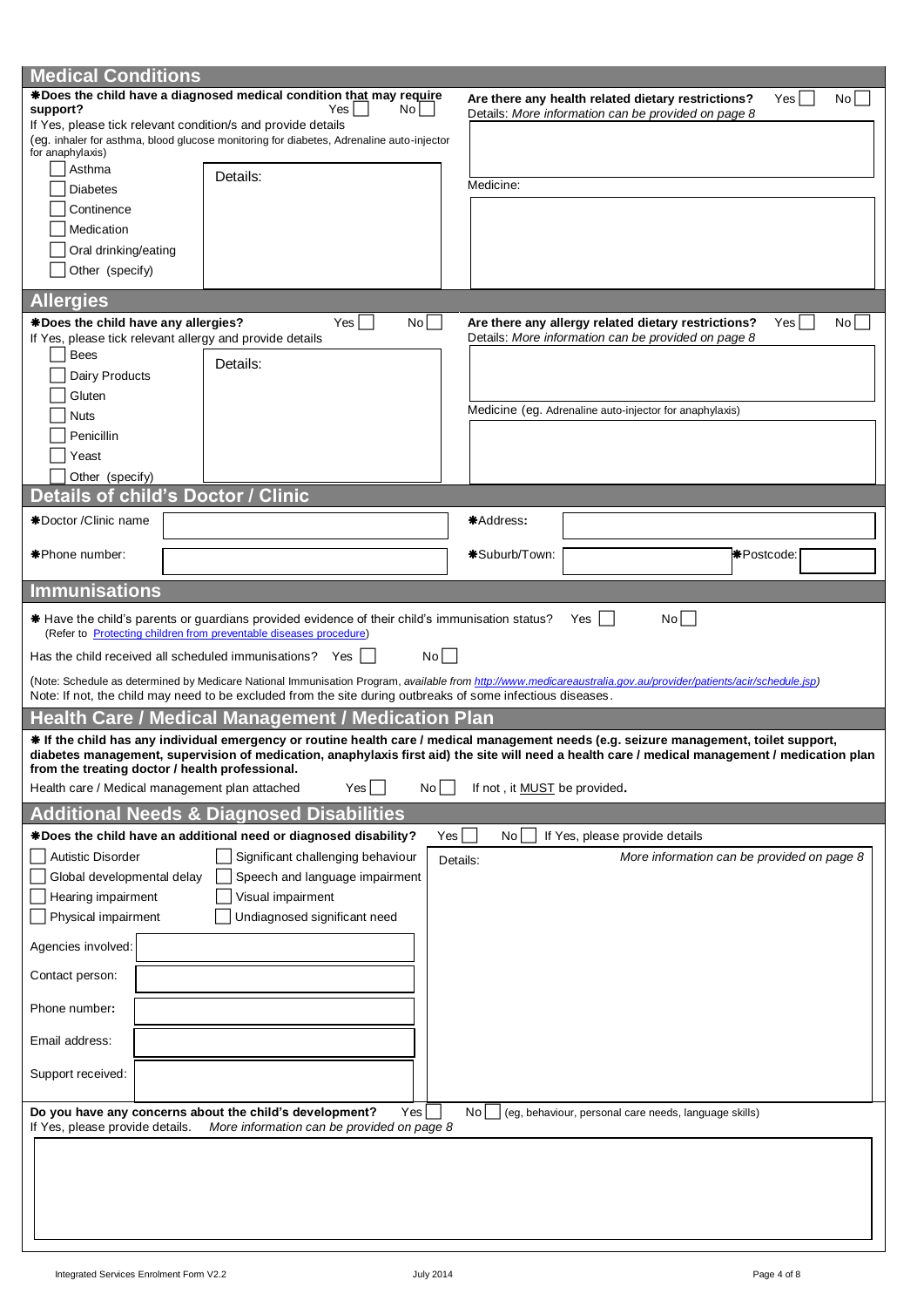| Parent 1 / Guardian 1<br>(Birth or Adoptive parent)                                                                                                                                                                                                                                                                                                                                                                                                                                                                                                                                                                                                                    |                                                                                                                                                                                                                                                                                                                                                                                                                                                                                                                                                                                                                                                                                |
|------------------------------------------------------------------------------------------------------------------------------------------------------------------------------------------------------------------------------------------------------------------------------------------------------------------------------------------------------------------------------------------------------------------------------------------------------------------------------------------------------------------------------------------------------------------------------------------------------------------------------------------------------------------------|--------------------------------------------------------------------------------------------------------------------------------------------------------------------------------------------------------------------------------------------------------------------------------------------------------------------------------------------------------------------------------------------------------------------------------------------------------------------------------------------------------------------------------------------------------------------------------------------------------------------------------------------------------------------------------|
| Relationship to child:                                                                                                                                                                                                                                                                                                                                                                                                                                                                                                                                                                                                                                                 |                                                                                                                                                                                                                                                                                                                                                                                                                                                                                                                                                                                                                                                                                |
| Main caregiver<br>Contact priority<br>Contact details must be provided<br>Account payee<br>It will be presumed that persons listed as parents/guardians will be also be Emergency Contacts and are Authorised to collect the child unless otherwise stated.                                                                                                                                                                                                                                                                                                                                                                                                            | If someone other than Parent 1/ Guardian 1 or Parent 2 / Guardian 2 is the account payee, please complete the section on page 7                                                                                                                                                                                                                                                                                                                                                                                                                                                                                                                                                |
| <b>Name</b>                                                                                                                                                                                                                                                                                                                                                                                                                                                                                                                                                                                                                                                            | <b>Employment</b>                                                                                                                                                                                                                                                                                                                                                                                                                                                                                                                                                                                                                                                              |
| Mr/Mrs/Ms/Other<br><b>*First name:</b><br>*Surname/<br>Family name:<br># Date of Birth:<br>Female<br>Gender:<br>Male<br># Will parent 1/guardian 1 be claiming CCB?<br>No l<br>Yes<br>If yes, CRN must be provided.<br># CRN:<br>Customer Reference Number (CRN) Provided by Centrelink (9 numerals followed by 1 letter<br># Indicate how many (if any) children you are claiming<br>CCB for at another approved childcare service.<br><b>Correspondence</b><br>If Parent 1/ Guardian 1 does not reside with the child, please indicate the<br>type of correspondence this person wishes to receive:<br>□ Child reports<br>$\Box$ Site information (e.g. newsletters) | <b>Current Employment Status</b><br>Employed (casual)<br>Employed (full-time)<br>Employed (parental leave)<br>Employed (part-time)<br>Homemaker (not employed in paid workforce)<br>Other<br>Pension or benefit recipient<br>Self-employed<br>Student<br>Unemployed<br>What is the occupation group of Parent 1 / Guardian 1?<br>Please select the appropriate parental occupation group<br>from the list on page 2.<br>If the person is not currently in paid work but has had a job in the last 12 months or<br>has retired in the last 12 months, please use the person's last occupation.<br>If the person has not been in paid work in the last12 months, enter '8' above |
| Preferred method of receiving this correspondence<br>$\Box$ In writing<br>Email (provide email address)                                                                                                                                                                                                                                                                                                                                                                                                                                                                                                                                                                |                                                                                                                                                                                                                                                                                                                                                                                                                                                                                                                                                                                                                                                                                |
| <b>Contact Details</b>                                                                                                                                                                                                                                                                                                                                                                                                                                                                                                                                                                                                                                                 | <b>Education</b>                                                                                                                                                                                                                                                                                                                                                                                                                                                                                                                                                                                                                                                               |
| *Mobile phone:<br>*Home phone:<br>*Work phone :<br>Email address:                                                                                                                                                                                                                                                                                                                                                                                                                                                                                                                                                                                                      | What is the highest year of primary or secondary school Parent 1 /<br>Guardian 1 has completed?<br>Year 12 or equivalent<br>Year 11 or equivalent<br>Year 10 or equivalent<br>Year 9 or equivalent or below<br>(For persons who have never attended school, select 'Year 9 or equivalent or below')<br>What is the level of the highest qualification Parent 1/ Guardian 1 has<br>completed?<br>Bachelor Degree or above<br>Advanced Diploma / Diploma<br>Certificate I to IV (including trade certificate)<br>No non-school qualification<br>Refer to page 2 for more information about these questions and how<br>the information is used.                                   |
| <b>Address</b>                                                                                                                                                                                                                                                                                                                                                                                                                                                                                                                                                                                                                                                         | Languages spoken & Cultural background                                                                                                                                                                                                                                                                                                                                                                                                                                                                                                                                                                                                                                         |
| <b>*Residential address</b><br>Same as child's residential address 1 recorded on page 3<br>Same as child's residential address 2 recorded on page 3<br>If Parent 1/ Guardian 1 does not reside with the child please provide<br><b>Residential address</b><br>*Address:<br>*Suburb/Town:<br>*Postcode:<br>Mailing address (if different from residential address)<br>Address:                                                                                                                                                                                                                                                                                          | If Parent 1 / Guardian 1 speaks a language other than English at home,<br>what is the main language spoken?<br>Does Parent 1 / Guardian 1 require an interpreter? No<br>Yes    <br>*What is the cultural background of Parent 1/ Guardian 1?                                                                                                                                                                                                                                                                                                                                                                                                                                   |
| Suburb/Town:                                                                                                                                                                                                                                                                                                                                                                                                                                                                                                                                                                                                                                                           |                                                                                                                                                                                                                                                                                                                                                                                                                                                                                                                                                                                                                                                                                |
| Postcode:                                                                                                                                                                                                                                                                                                                                                                                                                                                                                                                                                                                                                                                              |                                                                                                                                                                                                                                                                                                                                                                                                                                                                                                                                                                                                                                                                                |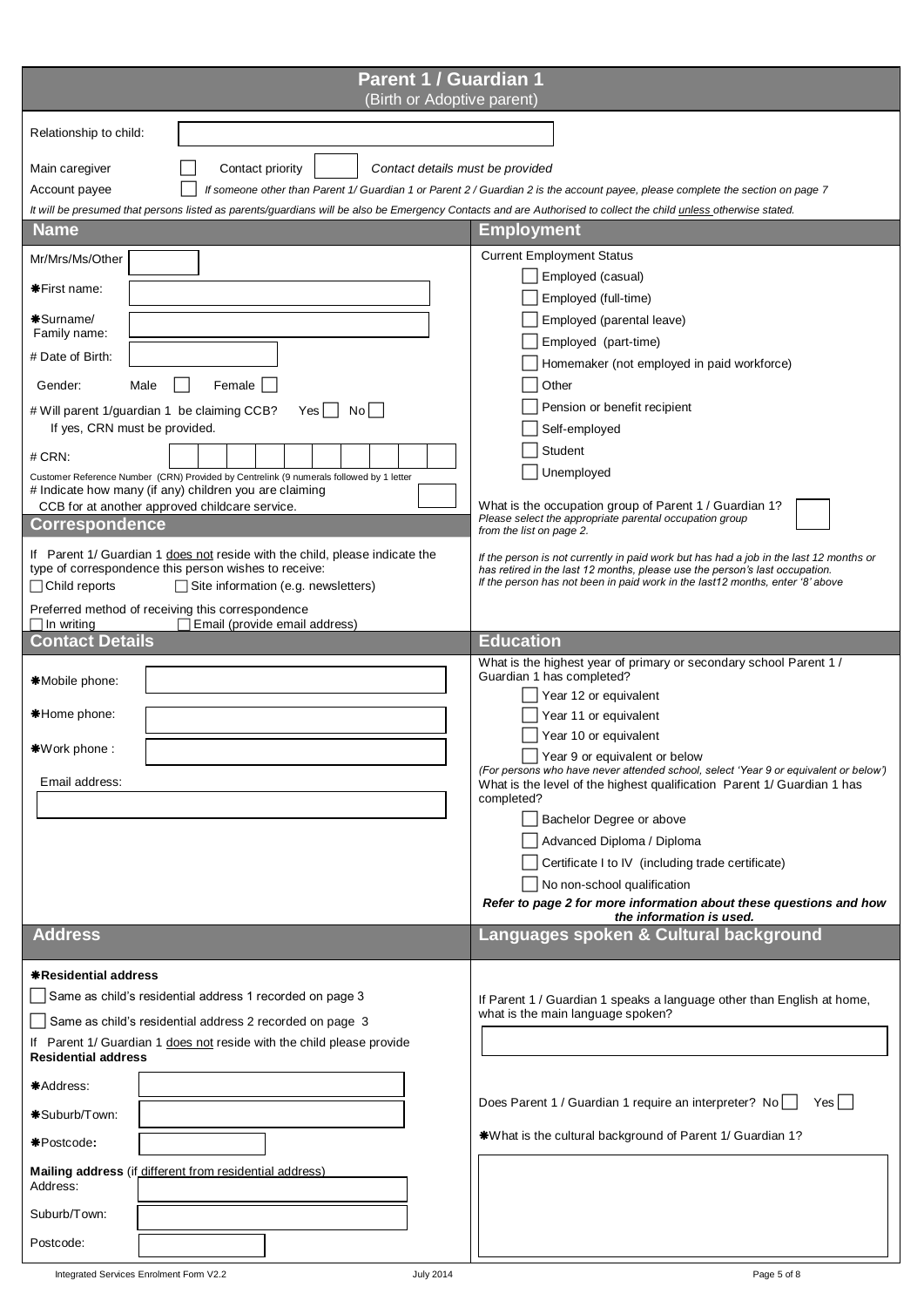| <b>Parent 2 / Guardian 2</b><br>(Birth or Adoptive parent)                                                                                                                                                                                                                                                                                                                                                                                                                                                                                     |                                                                                                                                                                                                                                                                                                                                                                                                                                                                                                                                                                                                                                             |
|------------------------------------------------------------------------------------------------------------------------------------------------------------------------------------------------------------------------------------------------------------------------------------------------------------------------------------------------------------------------------------------------------------------------------------------------------------------------------------------------------------------------------------------------|---------------------------------------------------------------------------------------------------------------------------------------------------------------------------------------------------------------------------------------------------------------------------------------------------------------------------------------------------------------------------------------------------------------------------------------------------------------------------------------------------------------------------------------------------------------------------------------------------------------------------------------------|
| Relationship to child:                                                                                                                                                                                                                                                                                                                                                                                                                                                                                                                         |                                                                                                                                                                                                                                                                                                                                                                                                                                                                                                                                                                                                                                             |
| Main caregiver<br>Contact priority<br>Contact details must be provided<br>Account payee<br>It will be presumed that persons listed as parents/guardians will be also be Emergency Contacts and are Authorised to collect the child unless otherwise stated                                                                                                                                                                                                                                                                                     | If someone other than Parent 1/ Guardian 1 or Parent 2 / Guardian 2 is the account payee, please complete the section on page 7                                                                                                                                                                                                                                                                                                                                                                                                                                                                                                             |
| <b>Name</b>                                                                                                                                                                                                                                                                                                                                                                                                                                                                                                                                    | Employment                                                                                                                                                                                                                                                                                                                                                                                                                                                                                                                                                                                                                                  |
| Mr/Mrs/Ms/Other<br><b>*First name:</b><br>*Surname/<br>Family name:<br># Date of Birth:<br>Gender:<br>Male<br>Female<br># Will parent 2/guardian 2 be claiming CCB?<br>Yes<br>Nol I<br>If yes, CRN must be provided.<br># CRN:<br>Customer Reference Number (CRN) Provided by Centrelink (9 numerals followed by 1 letter<br># Indicate how many (if any) children you are claiming<br>CCB for at another approved childcare service.<br><b>Correspondence</b><br>If Parent 2 / Guardian 2 does not reside with the child, please indicate the | <b>Current Employment Status</b><br>Employed (casual)<br>Employed (full-time)<br>Employed (parental leave)<br>Employed (part-time)<br>Homemaker (not employed in paid workforce)<br>Other<br>Pension or benefit recipient<br>Self-employed<br>Student<br>Unemployed<br>What is the occupation group of Parent 2 / Guardian 2?<br>Please select the appropriate parental occupation group<br>from the list on page 2.<br>If the person is not currently in paid work but has had a job in the last 12 months or<br>has retired in the last 12 months, please use the person's last occupation.                                               |
| type of correspondence this person wishes to receive:<br>Child reports<br>Site information (e.g. newsletters)                                                                                                                                                                                                                                                                                                                                                                                                                                  | If the person has not been in paid work in the last 12 months, enter '8' above.                                                                                                                                                                                                                                                                                                                                                                                                                                                                                                                                                             |
| Preferred method of receiving this correspondence                                                                                                                                                                                                                                                                                                                                                                                                                                                                                              |                                                                                                                                                                                                                                                                                                                                                                                                                                                                                                                                                                                                                                             |
| Email (provide email address)<br>  In writing                                                                                                                                                                                                                                                                                                                                                                                                                                                                                                  |                                                                                                                                                                                                                                                                                                                                                                                                                                                                                                                                                                                                                                             |
| <b>Contact Details</b>                                                                                                                                                                                                                                                                                                                                                                                                                                                                                                                         | <b>Education</b>                                                                                                                                                                                                                                                                                                                                                                                                                                                                                                                                                                                                                            |
| *Mobile phone:<br>*Home phone:<br>*Work phone:<br>Email address:                                                                                                                                                                                                                                                                                                                                                                                                                                                                               | What is the highest year of primary or secondary school Parent 2/<br>Guardian 2 has completed?<br>Year 12 or equivalent<br>Year 11 or equivalent<br>Year 10 or equivalent<br>Year 9 or equivalent or below<br>(For persons who have never attended school, select 'Year 9 or equivalent or below')<br>What is the level of the highest qualification Parent 2/ Guardian 2 has<br>completed?<br>Bachelor Degree or above<br>Advanced Diploma / Diploma<br>Certificate I to IV (including trade certificate)<br>No non-school qualification<br>Refer to page 2 for more information about these questions and how<br>the information is used. |
| <b>Address</b>                                                                                                                                                                                                                                                                                                                                                                                                                                                                                                                                 | Languages spoken & Cultural background                                                                                                                                                                                                                                                                                                                                                                                                                                                                                                                                                                                                      |
| <b>*Residential address</b><br>Same as child's residential address 1 recorded on page 3<br>Same as child's residential address 2 recorded on page 3<br>If Parent 2/ Guardian 2 does not reside with the child please provide<br><b>Residential address</b>                                                                                                                                                                                                                                                                                     | If Parent 2 / Guardian 2 speaks a language other than English at home,<br>what is the main language spoken?                                                                                                                                                                                                                                                                                                                                                                                                                                                                                                                                 |
| *Address:                                                                                                                                                                                                                                                                                                                                                                                                                                                                                                                                      | Does Parent 2 / Guardian 2 require an interpreter?<br>Yesl<br>No l                                                                                                                                                                                                                                                                                                                                                                                                                                                                                                                                                                          |
| *Suburb/Town:                                                                                                                                                                                                                                                                                                                                                                                                                                                                                                                                  | *What is the cultural background of Parent 2 / Guardian 2?                                                                                                                                                                                                                                                                                                                                                                                                                                                                                                                                                                                  |
| *Postcode:<br>Mailing address (if different from residential address)<br>Address:<br>Suburb/Town:<br>Postcode:                                                                                                                                                                                                                                                                                                                                                                                                                                 |                                                                                                                                                                                                                                                                                                                                                                                                                                                                                                                                                                                                                                             |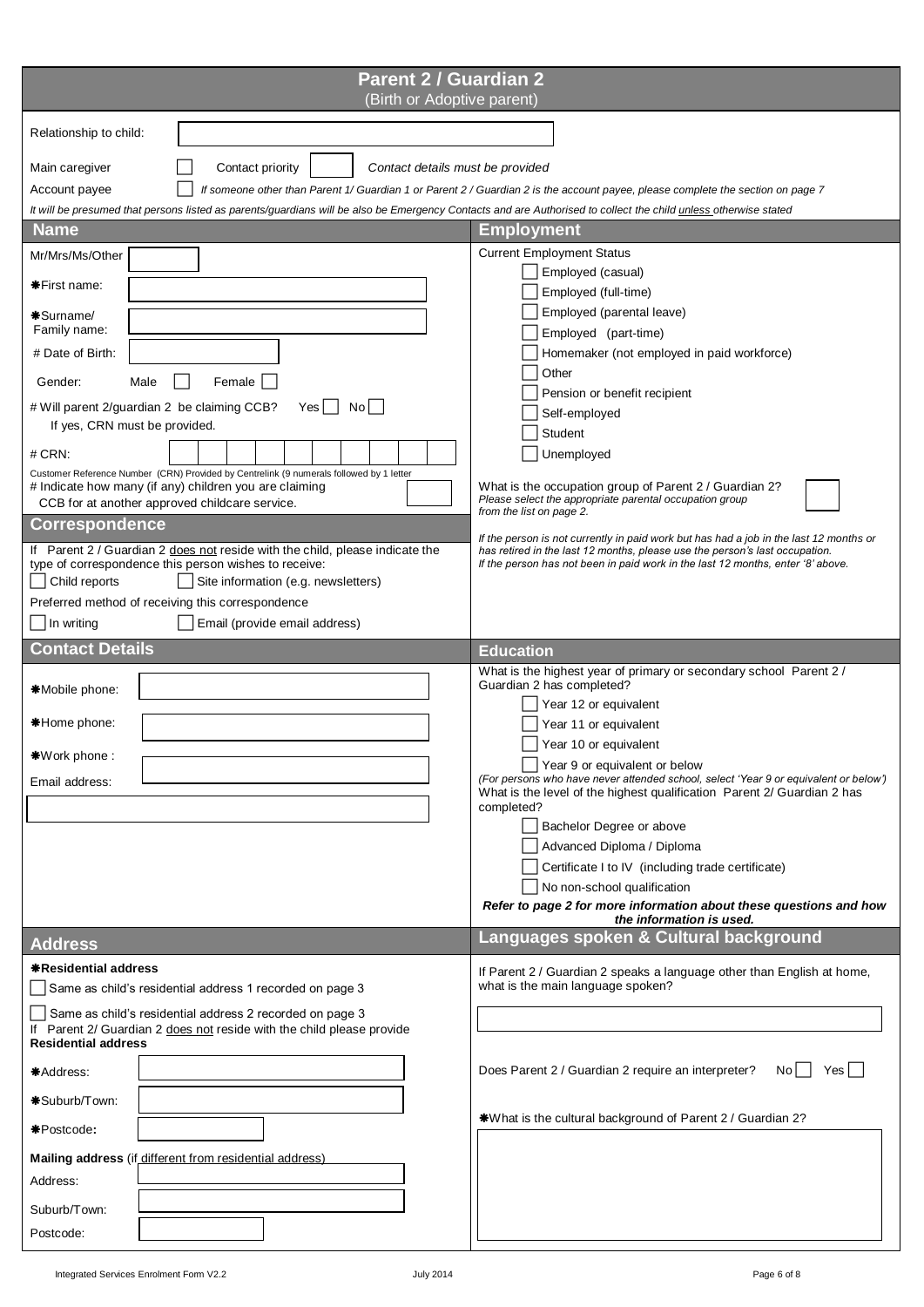|               | Emergency contacts if parent or guardian cannot be contacted<br>Note: Includes authority to collect the child and permission to provide overnight care<br>(at least one emergency contact must be provided) |               |                                                                                                                                                    |
|---------------|-------------------------------------------------------------------------------------------------------------------------------------------------------------------------------------------------------------|---------------|----------------------------------------------------------------------------------------------------------------------------------------------------|
| Relationship: | Contact priority:                                                                                                                                                                                           | Relationship: | Contact priority:                                                                                                                                  |
| First Name:   | Surname:                                                                                                                                                                                                    | First Name:   | Surname:                                                                                                                                           |
| Gender:       | Male<br>Female                                                                                                                                                                                              | Gender:       | Male<br>Female                                                                                                                                     |
| Mobile phone: |                                                                                                                                                                                                             | Mobile phone: |                                                                                                                                                    |
| Home phone:   |                                                                                                                                                                                                             | Home phone:   |                                                                                                                                                    |
| Work phone:   |                                                                                                                                                                                                             | Work phone:   |                                                                                                                                                    |
| Address:      |                                                                                                                                                                                                             | Address:      |                                                                                                                                                    |
| Suburb/Town:  | Postcode:                                                                                                                                                                                                   | Suburb/Town:  | Postcode:                                                                                                                                          |
|               |                                                                                                                                                                                                             |               |                                                                                                                                                    |
| Relationship: | Contact priority:                                                                                                                                                                                           | Relationship: | Contact priority:                                                                                                                                  |
| First Name:   | Surname:                                                                                                                                                                                                    | First Name:   | Surname:                                                                                                                                           |
| Gender:       | Female<br>Male                                                                                                                                                                                              | Gender:       | Female  <br>Male                                                                                                                                   |
| Mobile phone: |                                                                                                                                                                                                             | Mobile phone: |                                                                                                                                                    |
| Home phone:   |                                                                                                                                                                                                             | Home phone:   |                                                                                                                                                    |
| Work phone:   |                                                                                                                                                                                                             | Work phone:   |                                                                                                                                                    |
| Address:      |                                                                                                                                                                                                             | Address:      |                                                                                                                                                    |
| Suburb/Town:  | Postcode:                                                                                                                                                                                                   | Suburb/Town:  | Postcode:                                                                                                                                          |
|               |                                                                                                                                                                                                             |               |                                                                                                                                                    |
| Relationship: | Contact priority:                                                                                                                                                                                           | Relationship: | Contact priority:                                                                                                                                  |
| First Name:   | Surname:                                                                                                                                                                                                    | First Name:   | Surname:                                                                                                                                           |
| Gender:       | Male $\Box$ Female $\Box$                                                                                                                                                                                   | Gender:       | Male $\Box$ Female $\Box$                                                                                                                          |
| Mobile phone: |                                                                                                                                                                                                             | Mobile phone: |                                                                                                                                                    |
| Home phone:   |                                                                                                                                                                                                             | Home phone:   |                                                                                                                                                    |
| Work phone:   |                                                                                                                                                                                                             | Work phone:   |                                                                                                                                                    |
| Address:      |                                                                                                                                                                                                             | Address:      |                                                                                                                                                    |
| Suburb/Town:  | Postcode:                                                                                                                                                                                                   |               |                                                                                                                                                    |
|               |                                                                                                                                                                                                             | Suburb/Town:  | Postcode:                                                                                                                                          |
|               | <b>Account payee</b><br>If other than Parent 1/ Guardian 1 or Parent 2 / Guardian 2                                                                                                                         |               | Authority to collect child only<br>Note: Authorised to collect the child but not to be contacted in<br>an emergency (e.g. child care centre staff) |
| Relationship: | Contact priority:                                                                                                                                                                                           | Relationship: |                                                                                                                                                    |
| First Name:   | Surname:                                                                                                                                                                                                    | First Name:   | Surname:                                                                                                                                           |
| Gender:       | Female<br>Male                                                                                                                                                                                              | Gender:       | Female<br>Male                                                                                                                                     |
| Mobile phone: |                                                                                                                                                                                                             | Mobile phone: |                                                                                                                                                    |
| Home phone:   |                                                                                                                                                                                                             | Home phone:   |                                                                                                                                                    |
| Work phone:   |                                                                                                                                                                                                             | Work phone:   |                                                                                                                                                    |
| Address:      |                                                                                                                                                                                                             | Address:      |                                                                                                                                                    |